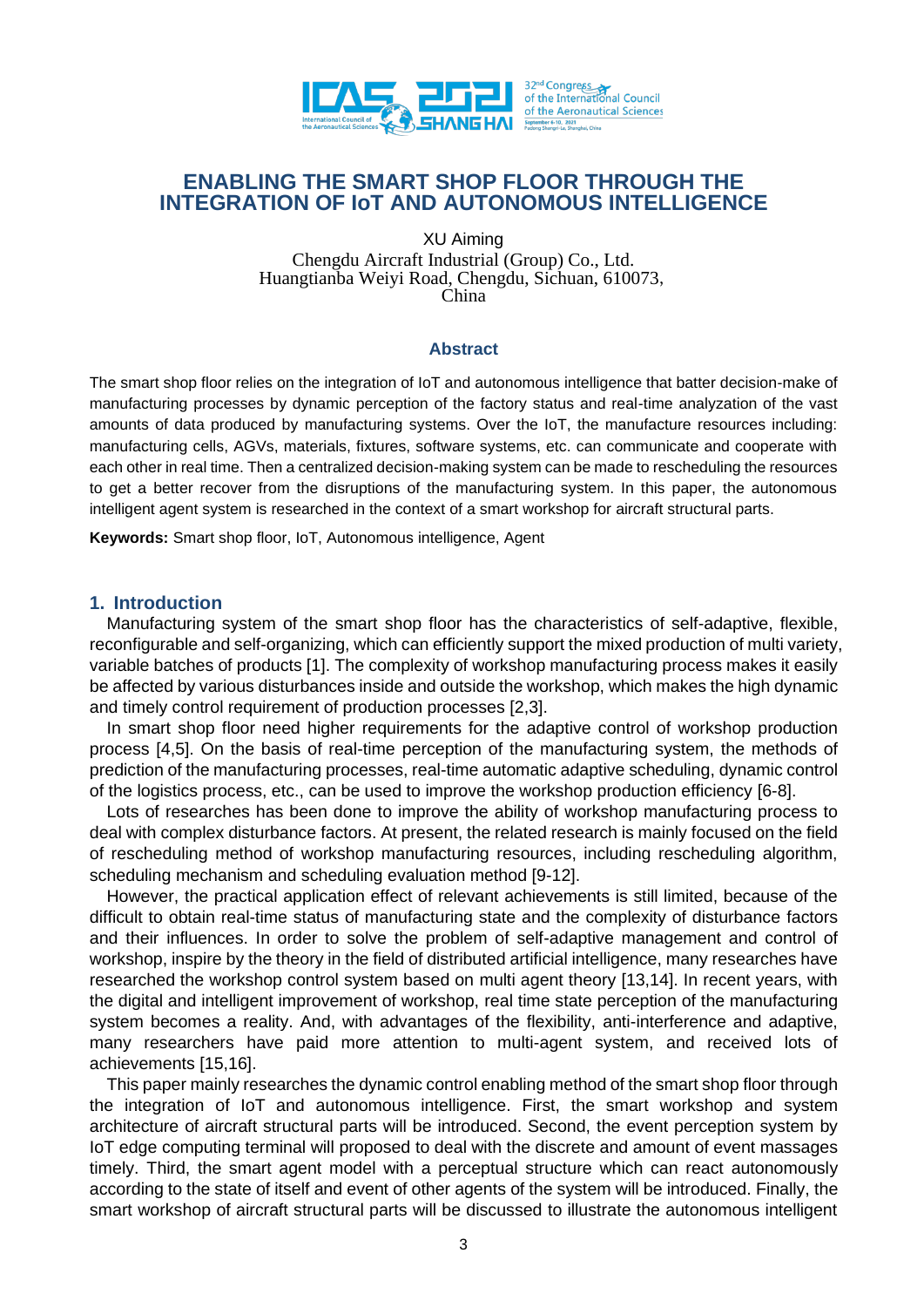agent system described above.

### **2. System architecture of the smart workshop**

A smart workshop and system architecture of aircraft structural parts is used as an example in this paper, which is constituted in cyber-physical space by virtual digital workshop and physical workshop [17,18]. By smart agent, the CPS (Cyber-physical systems) model of manufacturing resources can be build up. Over the IoT, smart workshop architecture (Figure 1) is built upon physical layer, communication layer, mapping layer, logical process layer and decision layer. Functions of different layers will be detail described in the following.



Figure 1 – Smart workshop architecture.

Physical layer is composed by manufacturing task (TA), manufacturing center (MC), workers (WK), Material (MA), automated guided vehicles (AGV) and pallet (PL), etc. The different physical objects are communicate with each other by communication layer. Physical layer is the OT (Operation technology) layer which processing and implement the operating instructions sent by the corresponding agents through communication layer .

Communication layer establishes communication between mapping layer and physical layer. By IoT technologies the manufacturing system state information can be real-time perceived and fused by IoT terminals, then transmitted by 5G wireless network form physical to the virtual world. It also receive massage from mapping layer and transform them into control information and transmit them to physical objects.

Mapping layer is composed by autonomous intelligent agents of entities in physical layer. By smart agent the CPS (Cyber-physical systems) model of manufacturing resources can be build up, which can autonomy make operating instructions with received sate information of manufacturing system.

With communication protocol and negotiation mechanisms, the logical process layer connects different agents of mapping layer with each other to deal with normal and abnormal events. And it will also send the event massage to the decision layer to deal with the abnormal events.

According to the type of the event received, the decision layer will evaluate its impact on the production process, and make a resource scheduling decision according to the impact of the disturbance event.

### **3. Event perception system by I**o**T edge computing terminal**

The large of uncertainty abnormal events makes the complexity of smart workshop. The dynamic control of the workshop depend on timely event perception of manufacturing system. This paper proposes an IoT and agent based system to deal with the discrete and amount of event massages. Through IoT, it can quickly collect manufacturing system state information and feed back to the upper corresponding smart agents in real time, so as to improve the rapid perception and response ability of the smart shopfloor, as shown in Figure 2.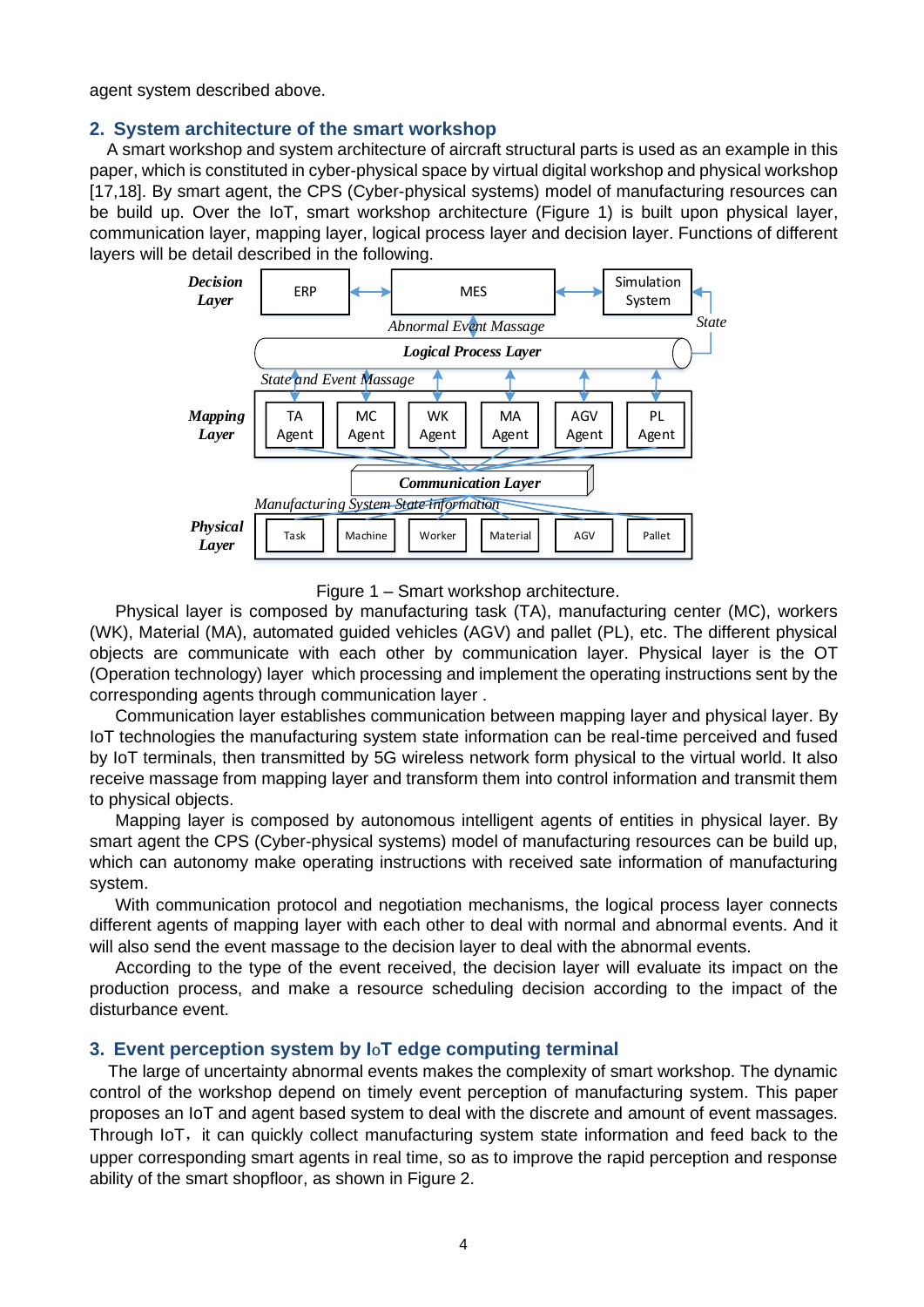

Figure 2 – IoT edge computing terminal architecture.

In the architecture, the connecting between physical entities and smart agent is built up by 8 steps, the event perception processes are described as follows:

Step(1): Each physical layer entity sends their status messages to the access module, which provide a variety of heterogeneous network access IO for main types of communication protocols.

Step(2): Through protocol analysis for heterogeneous networks, the RFID, Zigbee, OPC-UA, CAN, Serial port, etc. can all be connected and transformed into TCP/IP.

Step(3): By Data conversion and standardized encapsulation, the data of the status messages can be converted and encapsulated into JSON standardized data package and sent by MQTT.

Step(4): The original data send to the event process module, with event knowledge base the original data can be changed into event massages by types of data characteristics, through event reasoning engine the related events can be find.

Step(5): By event information expression and encapsulation module, the event can be expressed by the model (1), id is the event identifier, name is the type of the event; location is the place where the event happened; timestamp is the event time property; then the events information of the terminal is encapsulated into JSON.

*Event=(id, name, location, timestamp)* (1)

Step(6): Through event routing gateway, the interested event information can be pushed to subscribed agents.

# **4. Smart multi-agent of manufacturing shop floor**

# 4.1 Event processing based on agent perception structure

This paper adopts an event processing framework based on agent perceptron structure, as shown in Figure 3, which is divided into three main modules: event acquisition, event filtering and event processing.



Figure 3 – Smart agent architecture.

The main function of event acquisition module is to receive local events information sent by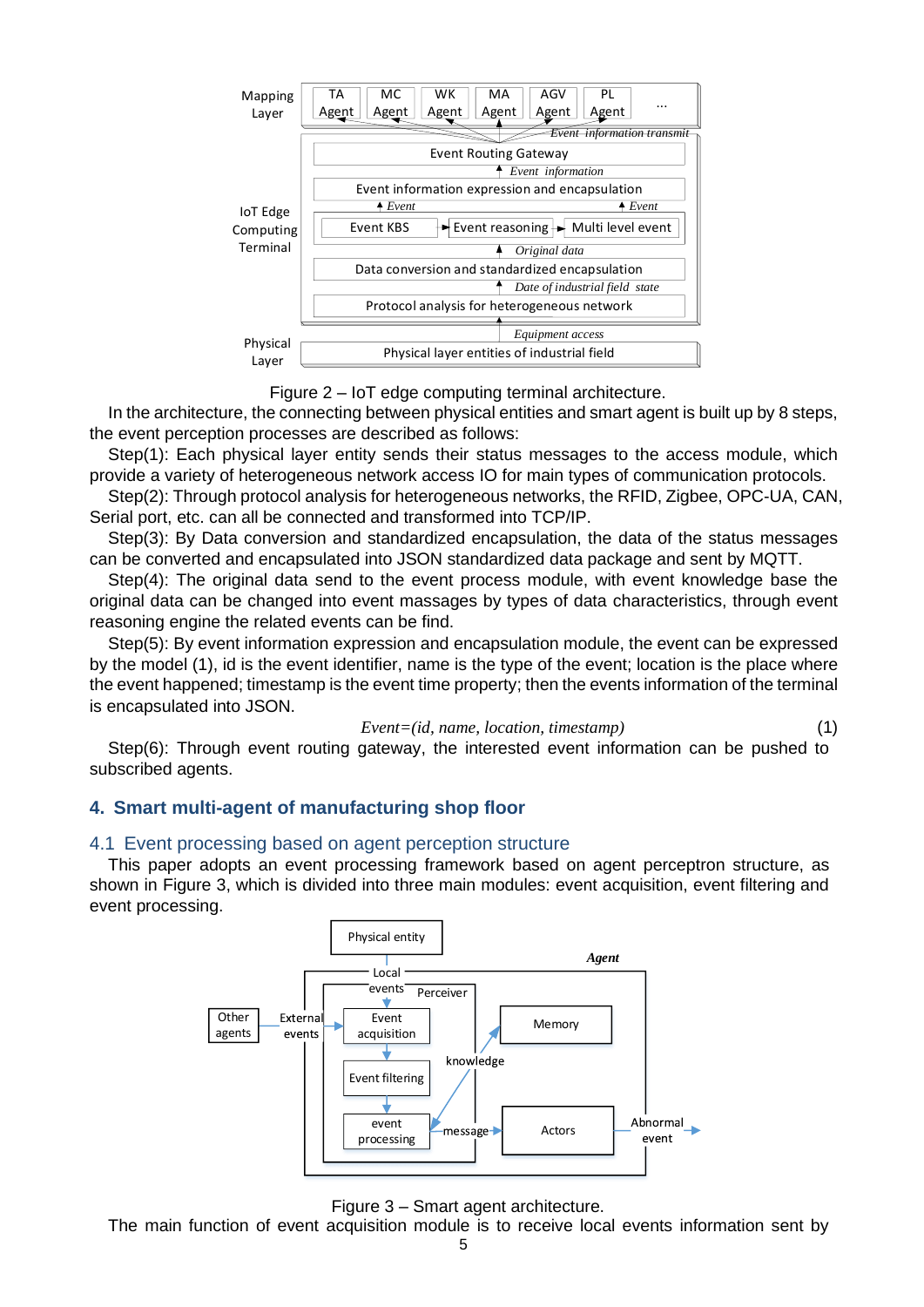corresponding physical entity and monitor the external events sent by other agents in time, through pre-defined and real-time monitoring of concerned events.

The event filtering module is to filter the events that are not concerned or cannot be handled. This module contains an event list, which stores the information of all events concerned by the agent in advance. If current received event is an event in the list, it will be directly processed as a legal event; Otherwise, it will be sent to the user to handle it artificial. If the event is received, it will be expanded into the event list. When next time, this event is appeared, it will be treated as a legal event for processing.

Event processing can produce a variety of abnormal events in the manufacturing process of discrete workshop. Event processing can help to find and respond to problems in time.

The event-condition-action rule is used to process the events. A complex event processing rule can be expressed as:

Event [pattern]: If [condition part]; then [action part 1]; otherwise [action part 1];

Event [pattern] represents the complex event pattern to be matched, such as whether need to cycle processing, priority, etc.; If [condition part] indicates the condition to be satisfied, if satisfied, then [action part 1] is executed; if not, then [action part 2] is executed.

When events message sent from event processing to actors module, the actors will evaluate whether the event will result in a bad effect to the manufacturing system. If so, this event will be defined as an abnormal event and sent to decision layer to rescheduling the manufacturing system.

#### 4.2 Events monitored by smart agents

The types of agents in the shop floor mainly including: task agent and resource agent. They are monitoring the event happened in manufacturing field real time, as shown in table 1. Task agent mainly monitors task status, including: random arrival of tasks, priority changing, and whether there is emergency insert etc.. Resource agent class (AGV, materials, equipment, tooling, pallet, personnel, etc.) is responsible for the status of various manufacturing resources involved in the production processes.

| Agent                 | Main monitoring events                                                                           |
|-----------------------|--------------------------------------------------------------------------------------------------|
| <b>Task Agent</b>     | Task delay, new task, inspection completion, priority adjustment, task<br>cancellation, etc.     |
| <b>Material Agent</b> | Material detention, material in and out, material inspection, Material<br>application, etc.      |
| Machine Agent         | Equipment failure monitoring, maintenance progress, equipment<br>recovery and availability, etc. |
| <b>Worker Agent</b>   | Departure, out of work, etc.                                                                     |
| <b>AGV Agent</b>      | AGV failure, AGV application, AGV back to warehouse, etc.                                        |
| <b>Pallet Agent</b>   | Pallet loading status, pallet in and out, etc.                                                   |

Table1 Main agent classes and monitoring events

#### **5. Work shop rescheduling based on IPSO**

# 5.1 Rescheduling performance evaluation

This paper is to monitor the abnormal events, and drive a rescheduling immediately after the abnormal events be monitored. the abnormal events information is the rescheduling signal of the manufacturing system.

In rescheduling decision-making, the selection of rescheduling plan is determined by the rescheduling performance evaluation. According to the idea of JIT, the workpiece should be completed in the scheduled time, so when the production is completed early or delayed, the corresponding delivery cost will be generated. The delivery cost formula is as follows:

$$
M_i = \begin{cases} a(t_{ei} - t_i) & t_i \le t_{ei} \\ bw_i(t_i - t_{ei}) & t_{ei} \le t_i \le t_{di} \\ bw_i(t_{di} - t_{ei}) + w_i(t_i - t_{di}) & t_{di} \le t_i \end{cases}
$$
(2)

*M<sup>i</sup>* stand for the delivery cost of manufacturing task mission *i*; *tei* stand for the estimated completion time of mission *i*;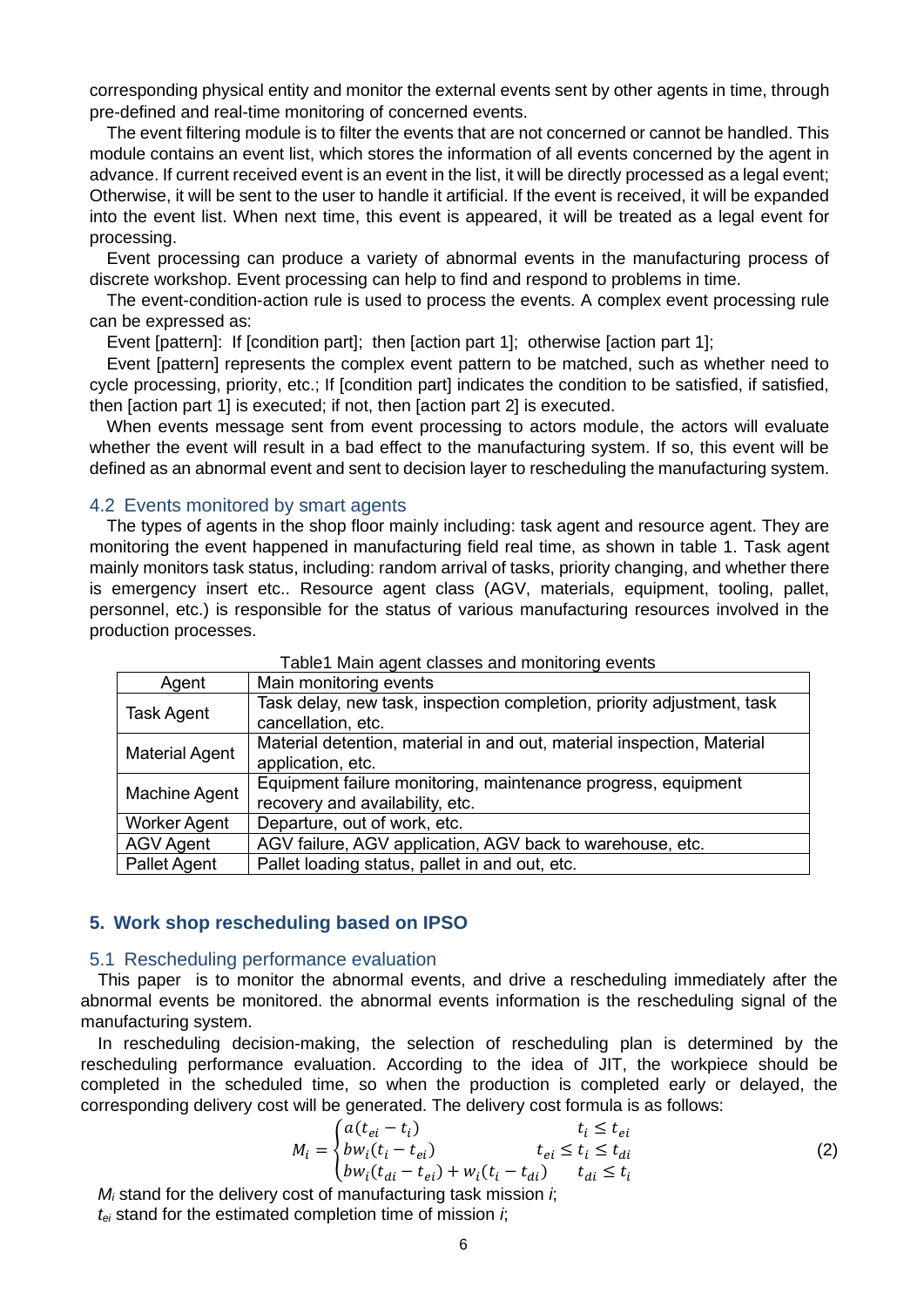*t<sup>i</sup>* stand for the actual completion time of mission *i* in the rescheduling plan;

*tdi* stand for the deadline time of mission *i*;

*a* is the penalty coefficient when  $t_i \leq t_{ei}$ ;

*b* is the penalty coefficient when  $t_{ei} \leq t_i \leq t_{di}$ ;

*c* is penalty coefficient when  $t_{di} \leq t_i$ ;

*w<sup>i</sup>* stand for the coefficient of the emergency importance of mission *i*;

The delivery cost evaluation of the rescheduling plan *SC* can be calculated by formula (3):

$$
SC = \sum_{i=1}^{n} M_i
$$

(3)

### 5.2 Rescheduling based on IPSO

### *5.2.1 Problem description*

The workshop is composed of m sets of equipment, and the number of workpieces to be completed in the current task is n.  $M = \{m_1, m_2, ..., m_m\}$  stand for the equipment; Tasks stander by  $J = \{j_1, j_2, ...,$  $j_n$  }; processes can be marked by  $O=$ { $O_{i1}$ ,  $O_{i2}$ ,...,  $O_{i}$ };  $P_i$  stand for the priority of task *i*;  $S_i$  stand for the process *j* starting time of task *i*;  $C_i$  stand for the process *j* manufacturing time of task *i*;  $E_i$  *j* stand for the process *j* finish time of task *i*. c, the scheduling model can be described as:

$$
F = \min (SC)
$$
  
s.t.  $S_{i,j} \le E_{i,j}$   

$$
P_{i,j} = P_{i-1,j}
$$
  

$$
S_{i,j} \le S_{i+1,j}
$$
 (4)

### *5.2.2 Improved particle swarm optimization algorithm*

The traditional particle swarm optimization (PSO) algorithm was proposed by Kennedy in 1995 after investigating the cooperative foraging behavior of birds [19-21]. The iterative formulas of velocity and displacement are summarized as follows:

$$
v_{i,j}(t+1) = v_{i,j}(t) + c_1 r_1 \left( pbest_{i,j}(t) - x_{i,j}(t) \right) + c_2 r_2 \left( gbest_{i,j}(t) - x_{i,j}(t) \right)
$$
  

$$
x_{i,j}(t+1) = x_{i,j}(t) + v_{i,j}(t+1)
$$
 (5)

 *i* stand for the particle *i*; *j* stand for the *j* dimension; *vi, j(t)* stand for the *j*-dimensional velocity vector of particle *i* at time *t*; *xi, j(t)* represents the position component of the *j*-dimension of particle *I* at time *t*;  $pbest_{i,j}(t)$  represents the population's optimal position at time *t*;  $gbest_{i,j}(t)$  represents the component of the *j*-dimension of particle *i* at time *t*;  $c_1, c_2 \in [0,1]$ .

In order to solve the problem of premature convergence, roulette selection operator is introduced to improve PSO. Suppose the size of the algorithm is n, the fitness transformation function of individual *i* can be described as :  $F_i = e^{-(f(p_i)-f(p_g))/t}$ , the particle selection process of the roulette is as follows:

Step(1): Calculate the probability that each individual *i* is selected to iterate:  $P_i = F_i / \sum_{i=1}^n F_i$ ;

Step(2): Construct a roulette:  $\sum_{j=1}^{i} P_j$   $j \in \{1,2,...,n\}$ ;

Step(3): By simulating roulette bet particle selection operation, the system provides a random number *r*,  $r \in [0,1]$ , if  $\sum_{j=1}^{i-1}P_j \leq r \leq \sum_{j=1}^{i}P_j$ , individual *i* can be selected to the offspring population;

Step(4): Repeat step 3 to get enough new individuals to construct a new species group.

### **6. Case study**

A smart workshop for aircraft structural parts and production processes is proposed in this paper as an example, as shown in Figure 4. Through the integration of CNC and automatic production line state of the manufacturing sate and machine status can be available. Through UWB and RFID methods the state of the logistics system can be received. And, task agents, load agents, AS/RS agents, MC agents, AGV agents, etc. of the smart workshop are constructed by smart multi-agent methods. By these agents and management system of the workshop, normal events perception and processing can be deal with by the agents, as shown by Figure 5. The abnormal events will be sent to the management systems of the decision layer to rescheduling the manufacturing processes, as shown in Figure 6.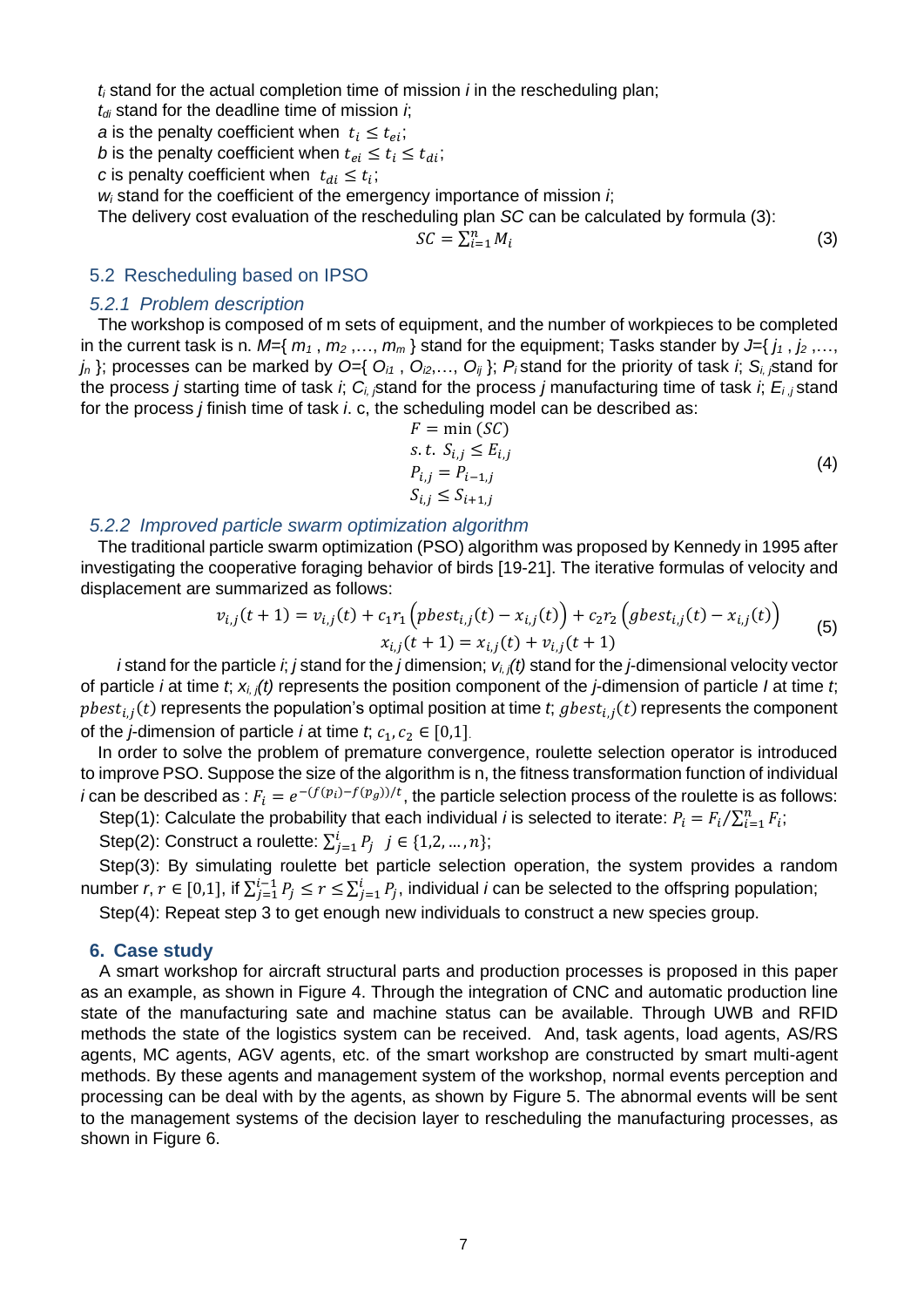





Figure5 – Normal event processing of the MC agent.

In figure 6, when the machine MC2 breakdown after finishing the process 2 of task 5, the abnormal event message will be send to MES system of the shopfloor, and through the logical process layer the MES can got other state messages it concerned sent by other agents. With these messages the rescheduling decision of the manufacturing system will be made. Then by scheduling module of the MES system, using IPSO method the manufacturing plan will be rescheduled.



# **7. Conclusions**

In this paper, the autonomous intelligent agent system is researched in the context of a smart workshop for aircraft structural parts. Over the IoT and autonomous intelligence, the smart workshop architecture is constructed by physical layer, communication layer, mapping layer, logical process layer and decision layer. The event perception system by IoT edge computing terminal is described, and the abnormal event will be reasoned and send form logical process layer to decision layer. Then, a rescheduling method based on IPSO is instructed to make a better decision of the manufacturing system. Therefore, dynamic decision of smart shopfloor can be realized.

# **Acknowledgements**

This research was sponsored by the National Key Research and Development Program of China under Grant No.2020YFB1712500.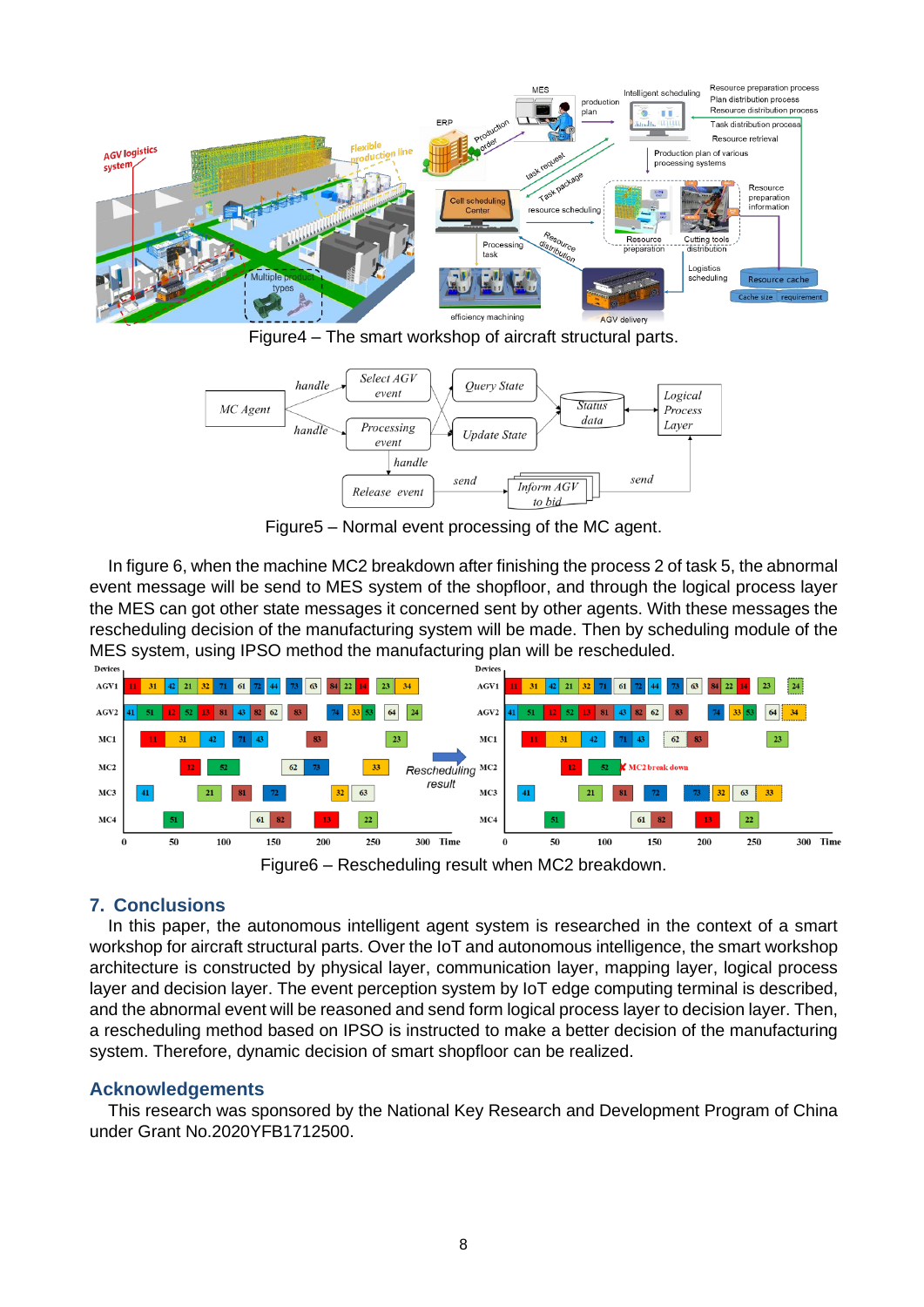### **References**

- [1] Wang X, Yew A W W, Ong S K, et al. Enhancing smart shop floor management with ubiquitous augmented reality. *International Journal of Production Research*, Vol.58, pp 2352-2367, 2020.
- [2] Leitao P. A holonic disturbance management architecture for flexible manufacturing systems. *International Journal of Production Research,* Vol.49, pp 1269-1284, 2011.
- [3] Hou D, Li T. Analysis of random disturbances on shop floor in modern steel production dynamic environment. *Procedia Engineering*, Vol.29, pp 663-667, 2012.
- [4] Valente A, Carpanzano E. Development of multi-level adaptive control and scheduling solutions for shopfloor automation in reconfigurable manufacturing systems. *CIRP annals*, Vol.60, pp 449-452, 2011.
- [5] Shirazi B, Mahdavi I, Solimanpur M. Intelligent decision support system for the adaptive control of a flexible manufacturing system with machine and tool flexibility. *International Journal of Production Research*, Vol.50, pp 3288-3314, 2012.
- [6] Zhao C. A quality-relevant sequential phase partition approach for regression modeling and quality prediction analysis in manufacturing processes. *IEEE Transactions on Automation Science and Engineering*, Vol.11, pp 983-991, 2013.
- [7] Lee K K. Fuzzy rule generation for adaptive scheduling in a dynamic manufacturing environment. *Applied Soft Computing*, Vol.8, pp 1295-1304, 2008.
- [8] Chow H K H, Choy K L, Lee W B. A dynamic logistics process knowledge-based system-An RFID multiagent approach. *Knowledge-Based Systems*, Vol.20, pp 357-372, 2007.
- [9] SALIDO M A, ESCAMILLA J, BARBER F, et al. Rescheduling in job-shop problems for sustainable manufacturing systems. *Journal of Cleaner Production*, Vol.162, 2016.
- [10]ZAKARIA Z, PETROVIC S. Genetic algorithms for match-up rescheduling of the flexible manufacturing systems. *Computers & Industrial Engineering*, Vol.62, pp 670-686, 2012.
- [11]Nouiri M, Bekrar A, Trentesaux D. An energy-efficient scheduling and rescheduling method for production and logistics systems. *International Journal of Production Research*, Vol.58, pp 3263-3283, 2020.
- [12]Weixi J, Youyong C, Chaoyang Z, et al. Abnormal Event Driven Rescheduling Decision Making in Discrete Manufacturing Workshop. *Journal of System Simulation*, Vol.30, pp 40-43, 2018.
- [13]Shpilevoy V, Shishov A, Skobelev P, et al. Multi-agent system "Smart Factory" for real-time workshop management in aircraft jet engines production. *IFAC Proceedings Volumes*, Vol.46, 204-209, 2013.
- [14]Leitão P, Barbosa J, Trentesaux D. Bio-inspired multi-agent systems for reconfigurable manufacturing systems. *Engineering Applications of Artificial Intelligence*, Vol.25, pp 934-944, 2012.
- [15]Shi L, Guo G, Song X. Multi-agent based dynamic scheduling optimisation of the sustainable hybrid flow shop in a ubiquitous environment. *International Journal of Production Research*, Vol.59, pp 576-597, 2021.
- [16]Mezgebe T T, El Haouzi H B, Demesure G, et al. Multi-agent systems negotiation to deal with dynamic scheduling in disturbed industrial context. *Journal of Intelligent Manufacturing*, Vol.31, pp 1367-1382, 2020.
- [17]Tang D, Zheng K, Zhang H, et al. Using autonomous intelligence to build a smart shop floor. *Procedia Cirp*, Vol.56, pp 354-359, 2016.
- [18]Zhang H, Zhang G, Yan Q. Digital twin-driven cyber-physical production system towards smart shop-floor. *Journal of Ambient Intelligence and Humanized Computing*, Vol.10, pp 4439-4453, 2019.
- [19]Garcia-Gonzalo E, Fernandez-Martinez J L. A brief historical review of particle swarm optimization (PSO). *Journal of Bioinformatics and Intelligent Control*, Vol.1, pp 3-16, 2012.
- [20]Rini D P, Shamsuddin S M, Yuhaniz S S. Particle swarm optimization: technique, system and challenges. *International journal of computer applications*, Vol.14, pp 19-26, 2011.
- [21]Zhu H, Wang Y, Wang K, et al. Particle Swarm Optimization (PSO) for the constrained portfolio optimization problem. *Expert Systems with Applications*, Vol.38, pp 10161-10169, 2011.